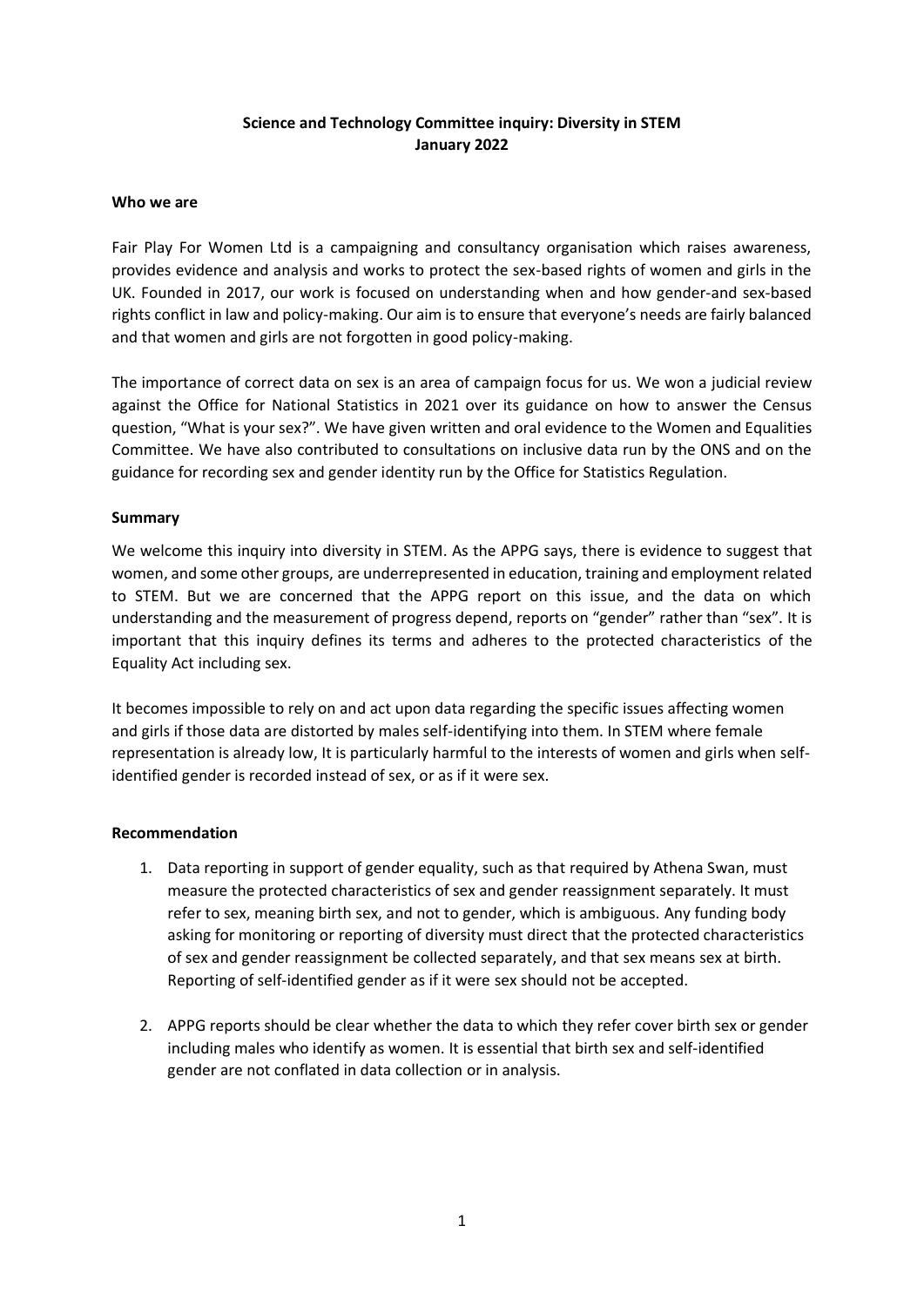### **The importance of sex as a variable is universally acknowledged**

The APPG has identified the under-representation of women in STEM. The ONS says,

*"Sex, as biologically determined, is one of the most frequently used and important characteristics the census collects as it is used in most multivariate analysis of data and feeds into the UK population projections. It is critical that the collection of information on gender identity for a small population (estimated to be less than 1%) does not jeopardise the quality of data collected on sex for the population who don't have trans identities or the protective characteristics of gender reassignment."<sup>1</sup>*

## **The conflation of sex and gender leads to poor data**

The reports referenced in the inquiry page both refer to gender rather than sex, and are unclear whether this means sex or self-identified gender. The Royal Society's 2014 report correctly lists the protected characteristics of the Equality Act including sex and gender reassignment. Then throughout the report, it refers to gender (and not sex) which is not a protected characteristic. A definition of gender is not provided. The glossary shows that possible responses are male or female but that does not address the question of whether gender is the same as birth sex, or whether it may be declared as other than birth sex.

Appendix 2 of the 2014 Royal Society report, showing definitions used in the British Cohort Study (BCS70), says "Later BCS70 sweeps record where someone's gender has changed, but no cohort member in the analysis has undertaken gender reassignment." However, it is very possible, even probable, that as the cohort ages, some of the males will undertake gender reassignment. This is because, unlike obtaining a Gender Recognition Certificate, the protected characteristic of gender reassignment is on the basis of self-declaration, with no legal or medical implications. It is unclear whether "gender" in BCS70 would include all those who report as women in the female category, including males claiming gender reassignment.

The APPG report from 2020 reporting on the ONS, Labour Force Survey also refers only to gender. Figure 15 on page 21 is labelled "Proportion of STEM workers with particular characteristic" but the graph headed "gender" is labelled "Proportion identifying as female" whereas the graphs on disability and ethnicity are stated as those who are, not those who identify as, i.e. "Proportion from an ethnic minority"; "Proportion who are disabled (in line with the Equality Act definition)". This is a serious shift away from the protected characteristics of the Equality Act, since sex and gender reassignment are two separate characteristics which should not be combined. The clear inference here is that "gender" means self-identified and not birth sex.

<sup>1</sup> ONS Census Transformation Project – The 2021 Census: Assessment of Initial User Requirements on Content for England and Wales: Gender Identity Topic Report, referred to as 'Gender Identity Topic Report,' May 2016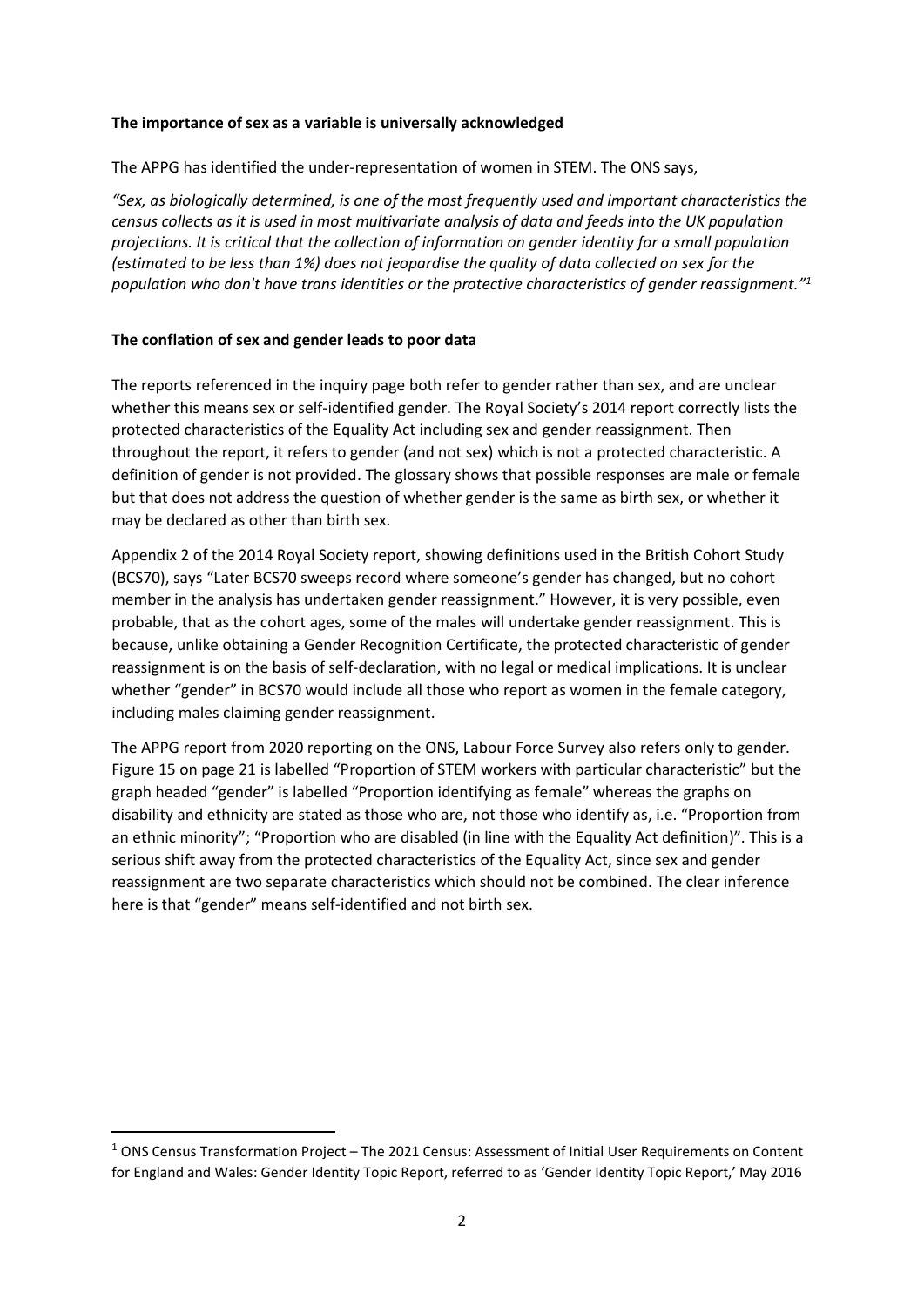### **This conflation of sex and gender matters in STEM data**

The APPG report says that "Only 27% of the STEM workforce is female compared to 52% of the wider workforce." This female workforce is distributed unevenly. The Royal Society report shows female representation falls away at senior levels in academia despite being well-represented at junior levels.<sup>2</sup> In some disciplines, good female representation at undergraduate level declines through the levels of progression to become very small at professor level. Mineral Metallurgy and Materials goes from 54.6% female undergraduates to 10.4% at professor level; Agriculture and Forestry from 50.6% to 8.8%; Mathematics goes from 40% to 7.4%; Chemistry from 43% to 7.9%. In others, such as most forms of engineering, a large sex disparity is present at every level, indicating a different challenge which will require a different solution.

It is possible that trans-identifying people are also under-represented in STEM. Or they may be overrepresented. We don't have the data. Only data can show whether there are issues, but if there are, they are not the same as those faced by females, such as the challenges triggered by maternity, itself a separate protected characteristic for good reason. Without such visibility, the issues cannot be correctly identified nor action taken to address them. Therefore they should be tracked separately.

## **This distortion of the data is likely to get worse if action is not taken**

The APPG seeks inputs on what has been done to address underrepresentation of particular groups in STEM roles, and on what could and should be done. If accurate data on sex is not recorded, it will simply not be possible to know whether increases in female representation are down to actual improvements in female representation or to a small proportion of males being recorded as female.

This matters more when the sex split is highly unequal. This can be illustrated using the data provided by the APPG. 91% of the engineering workforce is male<sup>3</sup>. Just 2% of the males moving into the female data would show as a 20% increase in female representation. (2% of 91 = 1.82, which is 20% of 9.)

In technology 79% of the workforce is recorded as male in 2019. But it is widely reported, albeit mainly anecdotally<sup>4</sup>, that trans-identifying males are more prevalent in tech than in other sectors. (Google *why do so many transgender women work in technology* to see multiple threads agreeing with the premise and trying to explain it.)

This is a particular risk for the data relating to seniority, since females at senior levels are so underrepresented. The Royal Society report shows that only 6.3% of professors in Electrical Electronic and Computer Engineering are female. Just 1% of the males being counted as women would misleadingly suggest a 15% improvement (1% of 93.7% = 0.937 which is 15% of 6.3.)

<sup>&</sup>lt;sup>2</sup> Royal Society report Table 6, page 38, Source: Oxford Research & Policy (2013), STEMM higher education pipeline data 2011 – 12).

<sup>&</sup>lt;sup>3</sup> APPG report p 10, Figure 3: The composition of the engineering STEM workforce in terms of age, disability status, ethnicity and gender, UK, 2019

<sup>4</sup> For example https://www.siliconrepublic.com/people/trans-people-tech-gaming